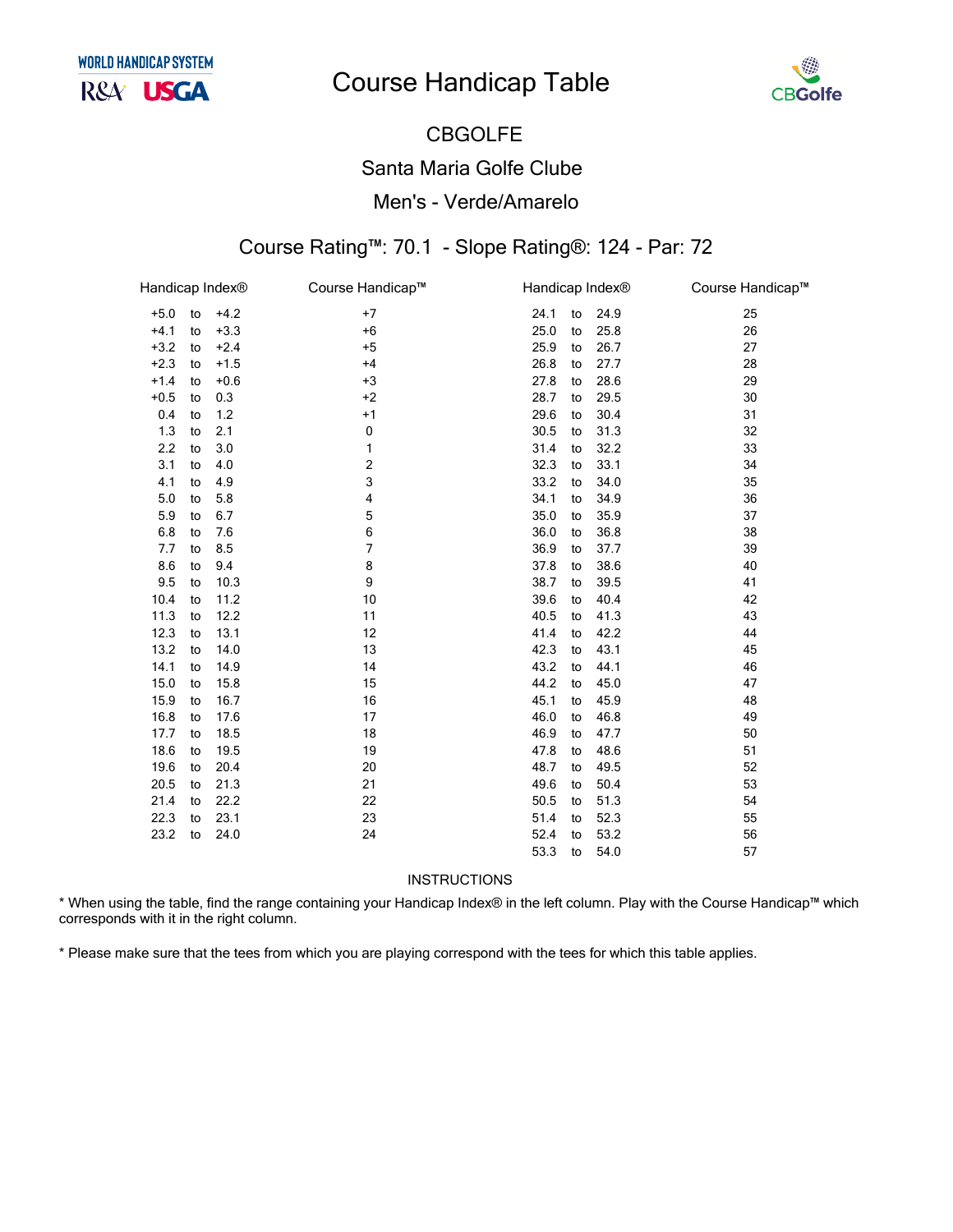# **Course Handicap Table**



## CBGOLFE Santa Maria Golfe Clube Men's - Branco

#### Course Rating™: 68.0 - Slope Rating®: 120 - Par: 72

| Handicap Index <sup>®</sup> |    |        | Course Handicap™ | Handicap Index® |      | Course Handicap™ |
|-----------------------------|----|--------|------------------|-----------------|------|------------------|
| $+5.0$                      | to | $+4.3$ | $+9$             | 24.1<br>to      | 24.9 | 22               |
| $+4.2$                      | to | $+3.3$ | $+8$             | 25.0<br>to      | 25.8 | 23               |
| $+3.2$                      | to | $+2.4$ | $+7$             | 25.9<br>to      | 26.8 | 24               |
| $+2.3$                      | to | $+1.5$ | $+6$             | 26.9<br>to      | 27.7 | 25               |
| $+1.4$                      | to | $+0.5$ | $+5$             | 27.8<br>to      | 28.7 | 26               |
| $+0.4$                      | to | 0.4    | $+4$             | 28.8<br>to      | 29.6 | 27               |
| 0.5                         | to | 1.4    | $+3$             | 29.7<br>to      | 30.6 | 28               |
| 1.5                         | to | 2.3    | $+2$             | 30.7<br>to      | 31.5 | 29               |
| 2.4                         | to | 3.2    | $+1$             | 31.6<br>to      | 32.4 | 30               |
| 3.3                         | to | 4.2    | $\mathbf 0$      | 32.5<br>to      | 33.4 | 31               |
| 4.3                         | to | 5.1    | 1                | 33.5<br>to      | 34.3 | 32               |
| 5.2                         | to | 6.1    | 2                | 34.4<br>to      | 35.3 | 33               |
| 6.2                         | to | 7.0    | 3                | 35.4<br>to      | 36.2 | 34               |
| 7.1                         | to | 8.0    | 4                | 36.3<br>to      | 37.1 | 35               |
| 8.1                         | to | 8.9    | 5                | 37.2<br>to      | 38.1 | 36               |
| 9.0                         | to | 9.8    | 6                | 38.2<br>to      | 39.0 | 37               |
| 9.9                         | to | 10.8   | 7                | 39.1<br>to      | 40.0 | 38               |
| 10.9                        | to | 11.7   | 8                | 40.1<br>to      | 40.9 | 39               |
| 11.8                        | to | 12.7   | 9                | 41.0<br>to      | 41.9 | 40               |
| 12.8                        | to | 13.6   | 10               | 42.0<br>to      | 42.8 | 41               |
| 13.7                        | to | 14.5   | 11               | 42.9<br>to      | 43.7 | 42               |
| 14.6                        | to | 15.5   | 12               | 43.8<br>to      | 44.7 | 43               |
| 15.6                        | to | 16.4   | 13               | 44.8<br>to      | 45.6 | 44               |
| 16.5                        | to | 17.4   | 14               | 45.7<br>to      | 46.6 | 45               |
| 17.5                        | to | 18.3   | 15               | 46.7<br>to      | 47.5 | 46               |
| 18.4                        | to | 19.3   | 16               | 47.6<br>to      | 48.4 | 47               |
| 19.4                        | to | 20.2   | 17               | 48.5<br>to      | 49.4 | 48               |
| 20.3                        | to | 21.1   | 18               | 49.5<br>to      | 50.3 | 49               |
| 21.2                        | to | 22.1   | 19               | 50.4<br>to      | 51.3 | 50               |
| 22.2                        | to | 23.0   | 20               | 51.4<br>to      | 52.2 | 51               |
| 23.1                        | to | 24.0   | 21               | 52.3<br>to      | 53.2 | 52               |
|                             |    |        |                  | 53.3<br>to      | 54.0 | 53               |

**INSTRUCTIONS** 

\* When using the table, find the range containing your Handicap Index® in the left column. Play with the Course Handicap™ which corresponds with it in the right column.

\* Please make sure that the tees from which you are playing correspond with the tees for which this table applies.